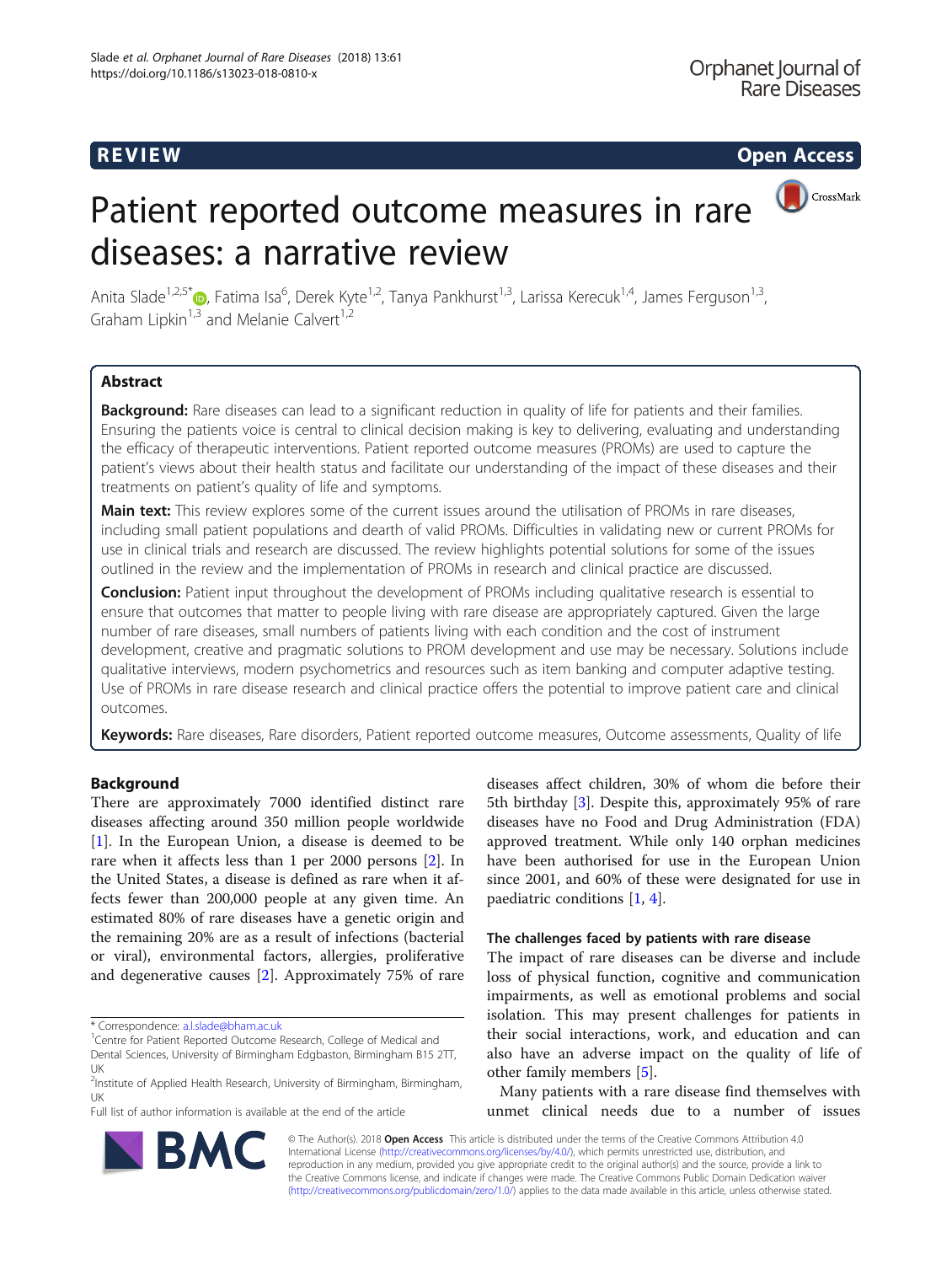associated with access to clinical care and information [[6,](#page-6-0) [7](#page-6-0)]. Patients with the same diagnosis may present differently because of genetic variations and timing of presentations. This can result in a delay to diagnosis, or misdiagnosis, because they cannot access specialists with knowledge of their disease [[7,](#page-6-0) [8](#page-6-0)]. Even after receiving a diagnosis, accessing therapeutic interventions and appropriate drugs may be difficult as treatment options maybe non existent or restricted and often costly [[8,](#page-6-0) [9](#page-6-0)]. Specialist clinics are often held infrequently, are limited in number and are located in regional centres, therefore patients have to travel considerable distances to access expert care [\[7](#page-6-0), [9\]](#page-6-0). This can result in significant financial burdens associated with travel costs and the need to take time off work to undergo therapeutic procedures or clinic visits and may prevent some patients from accessing the expert care they need  $[8, 9]$  $[8, 9]$  $[8, 9]$  $[8, 9]$ . Accessing quality information can also be difficult for both patients and their families because little may be known or published about their rare disease, therefore limiting their access to healthcare options or informed care [\[7](#page-6-0), [10](#page-6-0)].

The impact of rare diseases on a patient's daily activities means individuals are dependent on families or carers to manage their everyday needs [[3\]](#page-6-0). This loss of autonomy can have a negative impact on their quality of life (QoL) and has implications for their family and carers, given the burden of care and the young age of many of those diagnosed [\[2](#page-6-0)]. As a result, families have reported psychosocial concerns and feelings of isolation and depression [[11](#page-6-0)]. The diverse presentations and progressive nature of many rare diseases make it important to chronicle an individual's natural history and the extent to which their health and social care needs are changing [[8\]](#page-6-0).

# What are patient reported outcome measures?

One way of monitoring changes in the natural history and disease progression of a rare disease is through the use of patient reported outcome measures (PROMs) [[12](#page-6-0), [13](#page-6-0)]. PROMs are reports directly obtained from patients about their health status/condition or treatment without interpretation by a clinician [\[14,](#page-6-0) [15](#page-6-0)]. PROMs are used in research and clinical settings to provide the patient's views about a range of issues including symptom severity, function, psychological problems, treatment satisfaction and health-related quality of life (HRQoL) [[16](#page-6-0)].

PROMs are generally characterized as generic or disease-specific measures. Generic measures are designed to assess any disease condition or general population sample. These measures can be used to compare the health status across and between different disease groups [[12,](#page-6-0) [17\]](#page-6-0). However, generic measures may exclude important aspects that are relevant to specific groups [[18\]](#page-6-0). Condition-specific measures are designed to assess

the severity of symptoms, or functional limitations specific to a particular health condition or diagnostic group. Condition-specific PROMs may be more sensitive when monitoring symptoms and detecting changes in health within a specific homogeneous group [\[19\]](#page-6-0).

It is also recognised that for a condition specific PROM to have content validity it should have been developed with input from service users who have the lived experience of the condition [\[19,](#page-6-0) [20](#page-6-0)]. The European Medical Agency (EMA) [\[21](#page-6-0)] and the Food and Drugs Agency (FDA) have recognised the importance of including the patient's perspective in development of PROMS and the FDA guidelines state that patient input is a requirement for applications using PROMs to support medical labelling claims [\[15](#page-6-0), [22\]](#page-6-0). It has also been demonstrated that PROMs developed using the patient's perspective are more robust and provide more sensitive and specific measurements [\[19](#page-6-0)].

# PROMs available for use in patients with rare diseases

PROMs data, if collected, analysed and reported appropriately, can inform shared-decision making, pharmaceutical labelling claims, clinical guideline development and health policy  $[23]$ . PROMs also have an important role as primary or secondary endpoints in clinical trials and other epidemiological studies, developing and evaluating new therapies [\[24](#page-6-0)]. However, there are a number of issues relating to the use of PROMs in rare diseases. These include: a dearth of PROMs validated for the target population, especially for children and adolescents; sampling issues, data collection and statistical analysis issues secondary to small sample sizes and heterogenous study populations; and diverse contexts for recruitment such as multi-centre international studies.

# PROMs in rare disease research

Despite these issues, however, PROMs are being used to assess the impact of rare diseases on quality of life. A systematic review on quality of life in rare genetic conditions concluded that the Short Form-36 item health survey (SF-36), Cystic fibrosis questionnaire and Dermatologic-specific QoL scales were the most frequently used measures in primary studies [[25\]](#page-6-0). Another review focussing on children and adolescents with rare diseases, identified that the Child Health and Illness Profile (CHIP), pediatric quality of life inventory (PedsQL) [\[26](#page-6-0)] and KIDSCREEN [\[27](#page-6-0)] questionnaires were the measures of choice for measuring HRQoL [\[25](#page-6-0)].

As well as these generic HRQoL tools, there are a number of PROMs that have been developed specifically for rare diseases, these include: the phenylketonuria-specific Quality-of-Life questionnaire (PKU-QoL) [\[28,](#page-6-0) [29](#page-6-0)]; Birdshot chorioretinopathy (BCR) Birdshot Disease &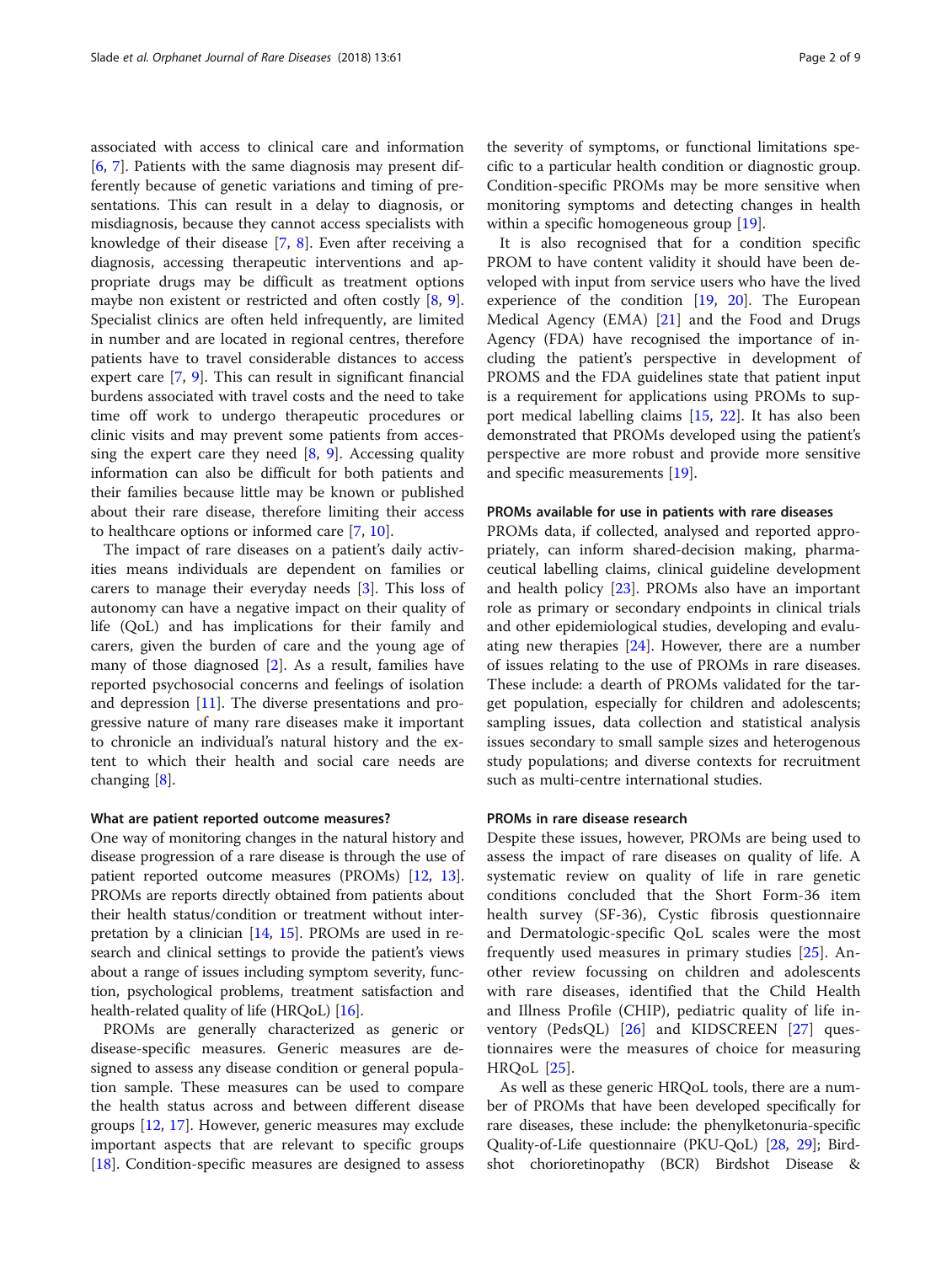Medication Symptoms Questionnaire (BD & MSQ), quality of life impact of BCR (QoL-BCR) and the QoL impact of BCR medication (Qol-Meds) [\[30\]](#page-6-0); the Kids' ITP tool used for children with immune thrombocytopenic purpura (ITP) [\[31\]](#page-7-0); and the Fabry-specific Paediatric Health and Pain Questionnaire (FPHPQ) [\[32](#page-7-0)].

Despite these examples, most rare diseases lack disease-specific PROMs that can be used to gain a better understanding of the issues that patients experience [[33\]](#page-7-0). A systematic review focussing on the impact of enzyme replacement therapy on HRQoL in Fabry disease (FD) found HRQoL was lower in the FD population and efficacy of current therapies was inconclusive [\[34](#page-7-0)]. They found limitations in some of the generic HRQoL PROMs used in the study, and suggested that a FD specific PROM would be more accurate when monitoring patients.

# Why PROMs are important in clinical practice

Routine use of PROMs in clinical practice has been shown to improve patient satisfaction with their care, symptom management, quality of life and survival rates [[35](#page-7-0)–[37](#page-7-0)]. It may also benefit clincians by improving clinician satisfaction, helping reduce burnout and increasing workflow efficiency, as routine screening questions may be asked in the waiting room and clinicians can use results from PROMs to inform the consultation [[14\]](#page-6-0). This can help promote patient-centred care by improving communication between clinicians and patients about their disease progression and the impact of prescribed treatments [[38\]](#page-7-0). PROMS can also support clinical decision-making when prescribing therapeutic interventions and managing side effects. In some specialities (e.g. cancer, mental health), PROMs are used to assess disease severity, monitor symptoms and responses to therapeutic interventions [[39](#page-7-0)]. PROMs can also identify adverse events and screen patients for physical and emotional problems requiring additional clinical intervention [[40](#page-7-0), [41\]](#page-7-0). While these are considerable advantages, PROMs data is still not routinely collected in all areas of clinical practice especially in the case of rare diseases [\[12](#page-6-0)].

# Understanding what matters to patients living with rare diseases

In order for PROMs to be effective in clinical practice they have to capture the disease characteristics that matter to the patient. Selection of suitable PROMs should reflect these properties and domains as well as reflecting the natural disease history and prognosis. This can be challenging because of the heterogeneity of patients experiences, and differences in presentations caused by cultural influences, genetic and phenotype variations [\[42\]](#page-7-0). Therefore its important to understand these variances when establishing

key characteristics and selecting suitable PROMs. A recent taskforce report suggested one way of identifying patient preferences in rare diseases was through the use of qualitative interviews with patients, carers and their families [[12](#page-6-0)]. These could be used to elicite common core domains and symptoms. They also suggested key areas for research focus should include:

- 1) Research priorities
- 2) Outcomes that matter to patients (including PROMs)
- 3) The views of patient and clinicians regarding the use of PROMs in research and routine clinical practice.

Addressing these key areas would ensure patients voices are central to research and clinical practice. This would enhance our understanding of the experiences of people living with a rare disease, and help ensure that outcomes that matter are encapsulated in research and clinical practice. Patient Centred Outcome Measures (PCOMs) as proposed by Morel and Cano [[43](#page-7-0)] can also provide additional benefits to health care providers by addressing the important issues that matter to patients, whilst providing a measure of patient benefit.

In addition to qualitative interviews other evidence to inform PROM development may include: literature reviews; media access, genotype-phenotype databases; observational studies; case histories; rare disease registries; and observer information e.g. parents and carers [\[12](#page-6-0)]. Access to patient forums and blogs may also help researchers to gain insights into the issues that matter to patients [[44\]](#page-7-0). Patient and public involvement (PPI), and patient advocacy groups also present additional opportunities for accessing patients' viewpoints [\[45](#page-7-0), [46\]](#page-7-0). Encapsulating patients viewpoints into PROMs and collaborations between industry, academics and patient partners can improve the quality of data collected [\[47](#page-7-0)–[49](#page-7-0)]. As demonstrated by Mesa et al. [\[48](#page-7-0)] who identified which symptoms were important to patients with myelofibrosis (a rare myeloproliferative neoplasm) through qualitative interviews. They used this information to create and test an appropriate PROM for use in a clinical trial of ruxolitinib [[50](#page-7-0)]. Using a PROM that was meaningful to the patients resulted in more than 95% compliance in the trial and the results demonstrated that the experimental group had a 50% or greater improvement in comparison to the control group [[47](#page-7-0)]. This resulted in approval of ruxolitinib by the FDA and EMA [\[47\]](#page-7-0).

# Using PROMs in patient registries

Patient registries are also a useful tool for the development of rare disease research and can help improve patient care and services, as well as development of new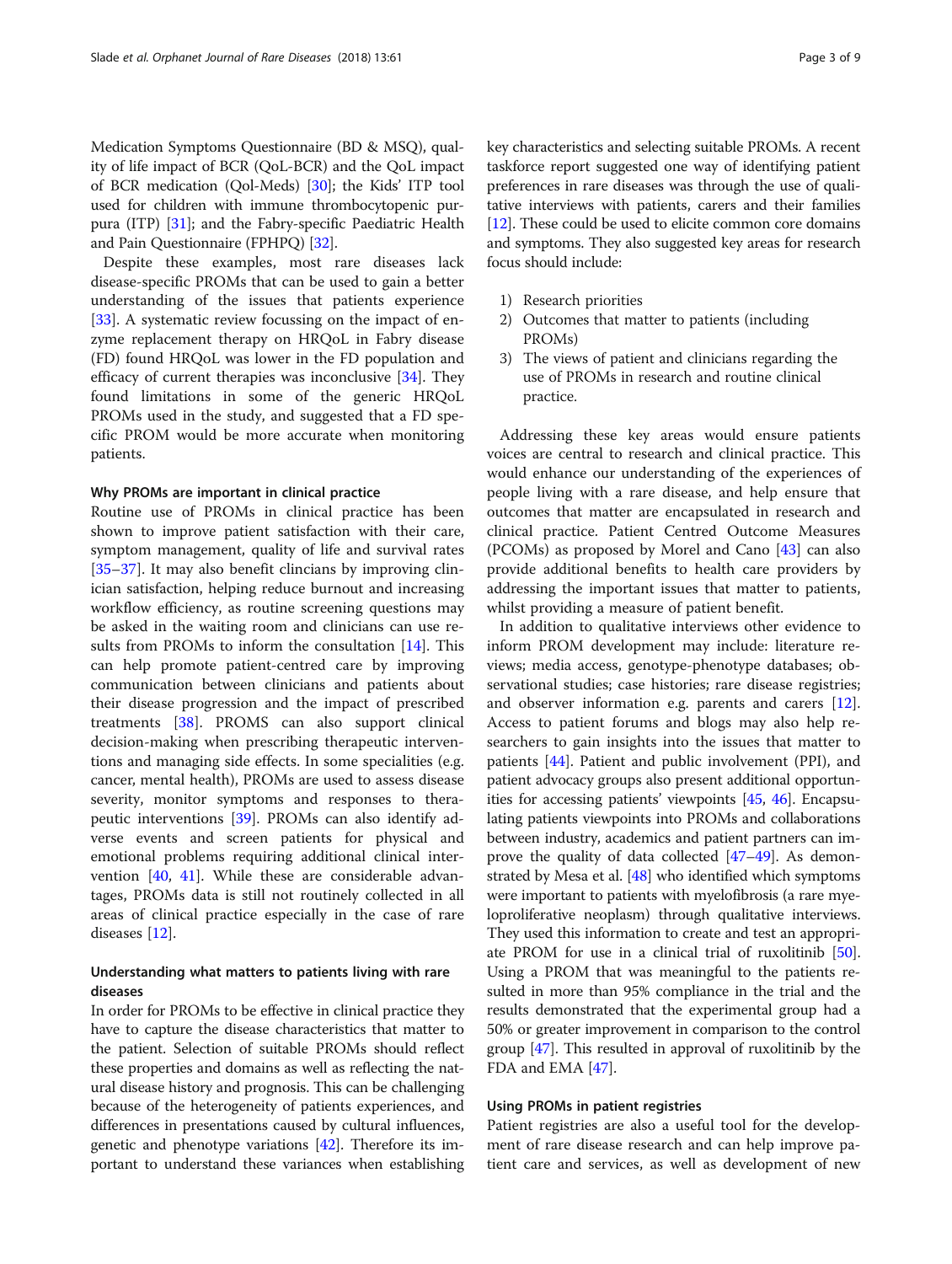treatments [[2,](#page-6-0) [51](#page-7-0)]. Rare disease registries have often grown organically and are usually initiated by organisations including patients, family, carers and advocacy groups, as well as industry partners, health services and clinicians [\[52](#page-7-0)]. Registries are important resources for information on the natural history of diseases, supporting enrollment of patients to research and to assess the impact of new therapies in real-world settings [\[51](#page-7-0)]. PROMs are increasingly being used in patient registries to understand the patient perspective and disease management strategies [[53](#page-7-0)].Incorporation of PROMs in registries can improve our understanding of the impact of symptoms and QoL over the course of the disease and treatment [[52\]](#page-7-0). There are a large number of registries for rare diseases and and a number of them are collecting PROM data [[54](#page-7-0)]. Examples of these registries can be found online, including the UK Cystic Fibrosis registry [\[55](#page-7-0)] and the Cystic Fibrosis Foundation United States (US) [\[56](#page-7-0)]. The lysosomal storage disorder registry is also an example of how conditions with a common link can be accomodated together e.g. Fabry disease, [\[57](#page-7-0)] Pompe [[58\]](#page-7-0) and Gaucher [[59](#page-7-0)]. This approach allows common themes to be identified and pools resources for families, clinicians and researchers.

## Proms for assessing service delivery

As well as being an important tool in clinical care PROMs can be used to evaluate service delivery as demonstrated by the use of the EQ-5D for audit/benchmarking purposes in the UK National Health Service (NHS) since 2009. The EQ-5D in conjunction with disease specific measures are used to measure HRQoL change pre and post-surgery in Hip and knee replacements, hernia repairs and varicose vein surgery [[60](#page-7-0), [61\]](#page-7-0). PROM data collected at a national level in this way can inform patients' decisions regarding the selection of their preferred health care provider. However such an approach is not without challenges, for example reducing levels of missing data and providing information on PROM results to patients in an easily accessible way can be difficult to achieve [\[62](#page-7-0), [63](#page-7-0)]. Using PROMs as part of routine care would give patients an important say in their treatment and could be used as a performance metric to compare the quality and effectiveness of care providers. This is especially important given the complexities associated with their care pathways and dearth of specialist services [[64](#page-7-0)].

The diversity of PROMs currently used in clinical trials and practice makes it difficult to compare results when different outcomes have been utilised. Consequently, there have been moves to develop recommended core outcome measures for different conditions for use in clinical trials and service evaluation. This approach has been developed by the International Consortium for Health Outcomes

Measurement (ICHOM), their remit is to incorporate patient and clinician view points and develop standardised sets of outcome measures for specific medical conditions based on concerns that matter to patients, these can then be used to evaluate and compare services [\[65\]](#page-7-0). Other approaches to developing core outcome sets include those developed by Core Outcome Measures in Effectiveness Trials (COMET) which brings together experts and researchers in specific conditions to develop core outcome sets recommended for use in trials and clinical practice. Another group taking a similar route includes the Outcome Measures in Rheumatology (OMERACT) initiative which also aims to develop a consensus on which outcome measures should be used in autoimmune and musculoskeletal conditions [\[66](#page-7-0)].

# Selecting reliable and valid PROMS

Having identified which issues matter most to patients it then becomes important to ensure that selection of potential PROMs reflects those issues. Additional considerations include the psychometric validity of the PROM and the context in which PROM data are being collected. Ensuring the reliability, validity and acceptability of the measure is a crucial component of selecting PROMs for use in rare diseases. Evaluating the measurement properties of PROMs in rare disease is challenging because of the small numbers of patients and heterogenous populations. Therefore, some of the usual options for choosing, adapting or developing PROMs are not always appropriate or available for this group of patients and may require adaptation [[12](#page-6-0)]. Key to this process is understanding the construct of interest (COI) and a clearly defined rationale for using PROMs within a research study in order to reach a meaningful conclusion about the outcome/endpoints that will be measured [\[67](#page-7-0)]. When deciding on the PROM to use, the COI should meet the aim of the research study e.g. symptom burden, or HRQoL [\[67\]](#page-7-0). Additionally, the measure should be selected according to the population of interest e.g. disease characteristics. Information gleaned from qualitative interviews on which symptoms and outcomes are important to the patients can inform this process. However, given the challenges of recruitment in rare diseases it may be more pragmatic to use existing measures with additional items to capture specific disease issues or domains [\[12](#page-6-0)].

A systematic review may be required to identify the most suitable PROMs [\[67](#page-7-0)]. Guidelines developed by the COnsensus-based Standards for the selection of health Measurement INstruments (COSMIN) initiative aims to help improve the selection of outcome measurement for research and clinical practice [[68\]](#page-7-0). This has included the development of a critical appraisal tool for evaluating the methodological quality of studies evaluating health measures such as PROMs. Systematic reviews can be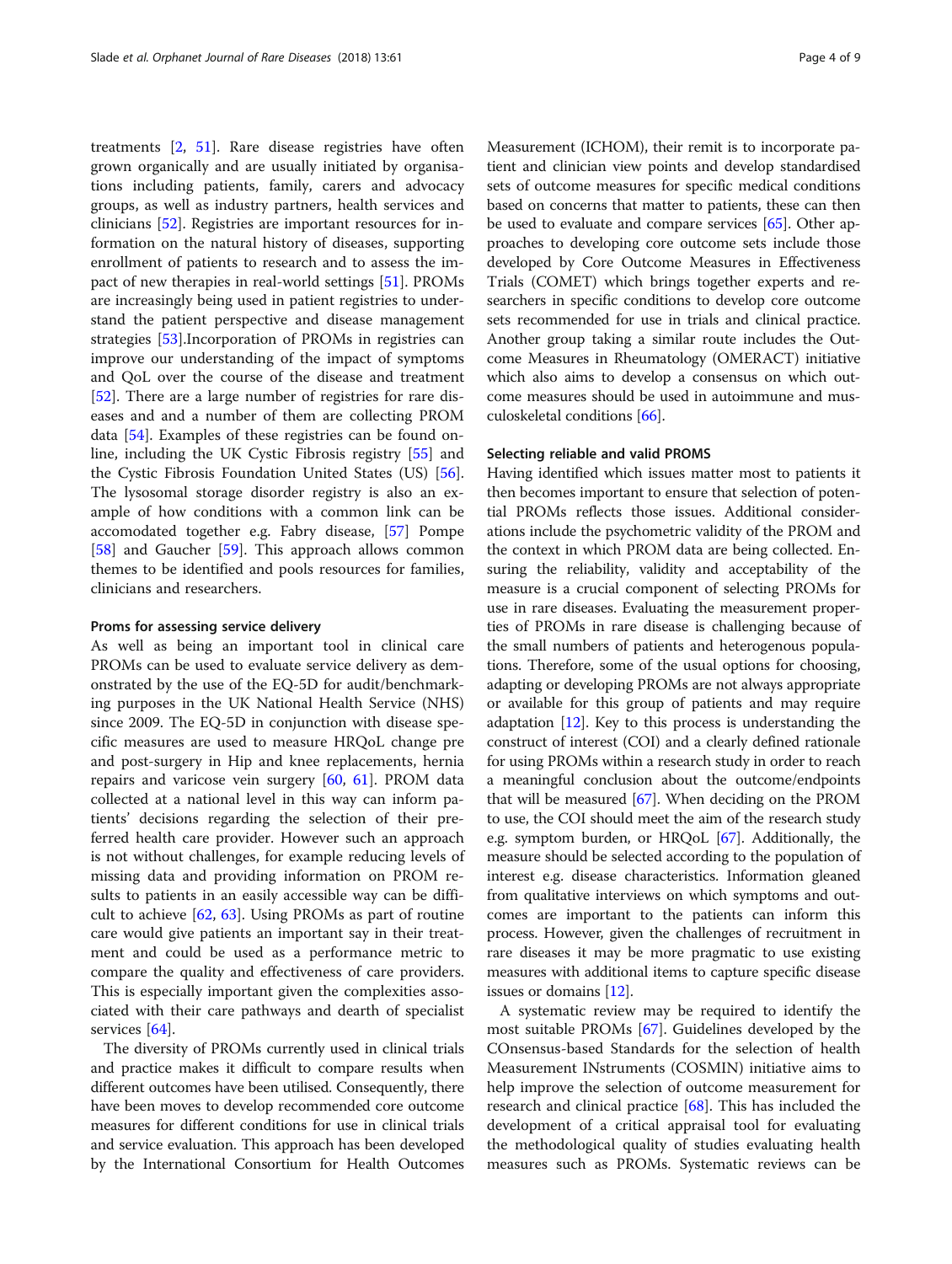used as tools to identify gaps in knowledge on the quality/measurement properties of PROMs or potential PROMs for use in rare diseases [[69](#page-7-0)]. An example of how COSMIN guidelines can be used in practice is demonstrated in a systematic review of PROMs used in Primary Sclerosing Cholangitis (PSC), conducted by the authors. The review found that a wide diversity of PROMs were used to measure HRQoL and symptom burden in patients with PSC. However, the quality of the evidence to support reliability and validity in the most commonly used measures was generally poor and only one had been validated within this population following FDA guidelines [[70](#page-7-0), [71](#page-7-0)].

Additional sources of information include databases such as ePROVIDE™ which has a range of information on PROMs and includes some critical review on the measurement properties for each PROM [\[72\]](#page-7-0). Additional databases include the Patient-Reported Outcomes Measurement Information System (PROMIS) which is a co-operative group program of research which aims to develop, validate and standardise item banks to capture PROM data across a wide range of conditions and domains for use in a range of chronic disorders and conditions [\[73](#page-7-0)].

PROMIS uses item response theory (IRT) and computer adaptive testing (CAT) technology to generate and validate item banks for specific domains [\[74\]](#page-7-0). Access to electronic forms of data collection using different psychometric models offer some potential solutions to the issues that arise from using traditional methods such as classical test theory (CTT). These models include IRT, and Rasch measurement theory (RMT). Increasingly these different methods are being used to modify or evaluate PROMs for use in rare diseases [[43](#page-7-0), [75](#page-7-0)].

While it is important to collect a comprehensive range of information using PROMs often data includes a wide range of domains. Collecting information on every PROM for every domain can be burdensome and result in PROM fatigue and missing data. CAT technology is effective in reducing this burden, by only presenting a small but specific number of questions, sequentially selected based on responses to previous questions [[74\]](#page-7-0). This approach also means that condition specific items as highlighted by the patients living with the rare disease can be incorporated with readily available tools [[76](#page-7-0)]. This allows tailoring of the PROM to a patient's specific symptoms or needs without the need to develop a completely new instrument. One of the drawbacks of this method are the large sample sizes required to carry out psychometric analysis for validation of the PROMs [\[77](#page-8-0)]. Using RMT is a potential solution to this issue. Rare group populations can be combined with populations with similar disease presentations [\[78,](#page-8-0) [79](#page-8-0)]. Examination of differential item functioning (DIF) analysis by diagnostic group could identify if responses from these groups are equivocal, if they are then

both samples can be used to validate PROMs [[80](#page-8-0)]. Items where DIF is an issue can be split and used with the appropriate population in an item bank.

Mattera et al. [[76\]](#page-7-0) used concept elicitation and cognitive interviews to refine potential items from the PRO-MIS physical function (PF) item bank for use with patients with Fibrodysplasia Ossificans Progressiva (FOP) (an ultra-rare and progressive disease). Concept elicitation interviews were used to identify the impact of FOP on daily life and the concepts that mattered to the participants living with FOP. Themes and concepts from the interviews were identified and items that reflected these were established from the selected PROMIS PF items. Cognitive interviews were used to ensure that selected items were relevant and understood by the participants. The findings of the study demonstrated that concept elicitation and cognitive interviews could support development or modification of instruments for use with rare diseases [\[76\]](#page-7-0).

# Cultural adaptation of PROMS

While pooling data maybe one option, participants recruited for clinical trials might not only be recruited from multiple-centres but also different countries [[75](#page-7-0)]. Therefore PROMs will be required in different languages in order to accommodate this type of rescruitiment. This raises a number of issues. Firstly, PROMs should have been translated using industry standard methods, as both language and cultural adaptations are required  $[12]$ . Cultural adaptation ensures that the context and content is appropriate for the population. This aspect of translation is often overlooked when translating PROMs and this can have a negative impact on attrition rates and levels of missing data. There are a number of recommendations for adapting PROMs to ensure cross cultural validity and equivalence [\[81](#page-8-0)–[83\]](#page-8-0). Pooling data from international studies maybe the only way of recruiting sufficient sample sizes to test the psychometric properties of a PROM or to establish suitable therapeutic interventions. However, because of the influences of cultural adaptations it then becomes important to ensure the cross-cultural validity and equivalence of PROMs before pooling data. One approach to doing this could be through the use of RMT. By using RMT it is possible to establish whether DIF by country or language is an issue [\[84\]](#page-8-0). If DIF by country is not identified then cross-cultural equivalence can be assumed and pooled data results can be utilised in clinical trials [[84](#page-8-0)]. Regnault and Herdman (2015) also suggest using factor analysis and the Universalist model to establish whether the theoretical model fits the data. Confirmatory factor analysis and qualitative interviews are used to evaluate conceptual and cross cultural equivalence of PROMs [\[83](#page-8-0)]. Utilising psychometric methods alongside qualitative methods can facilitate identification of the most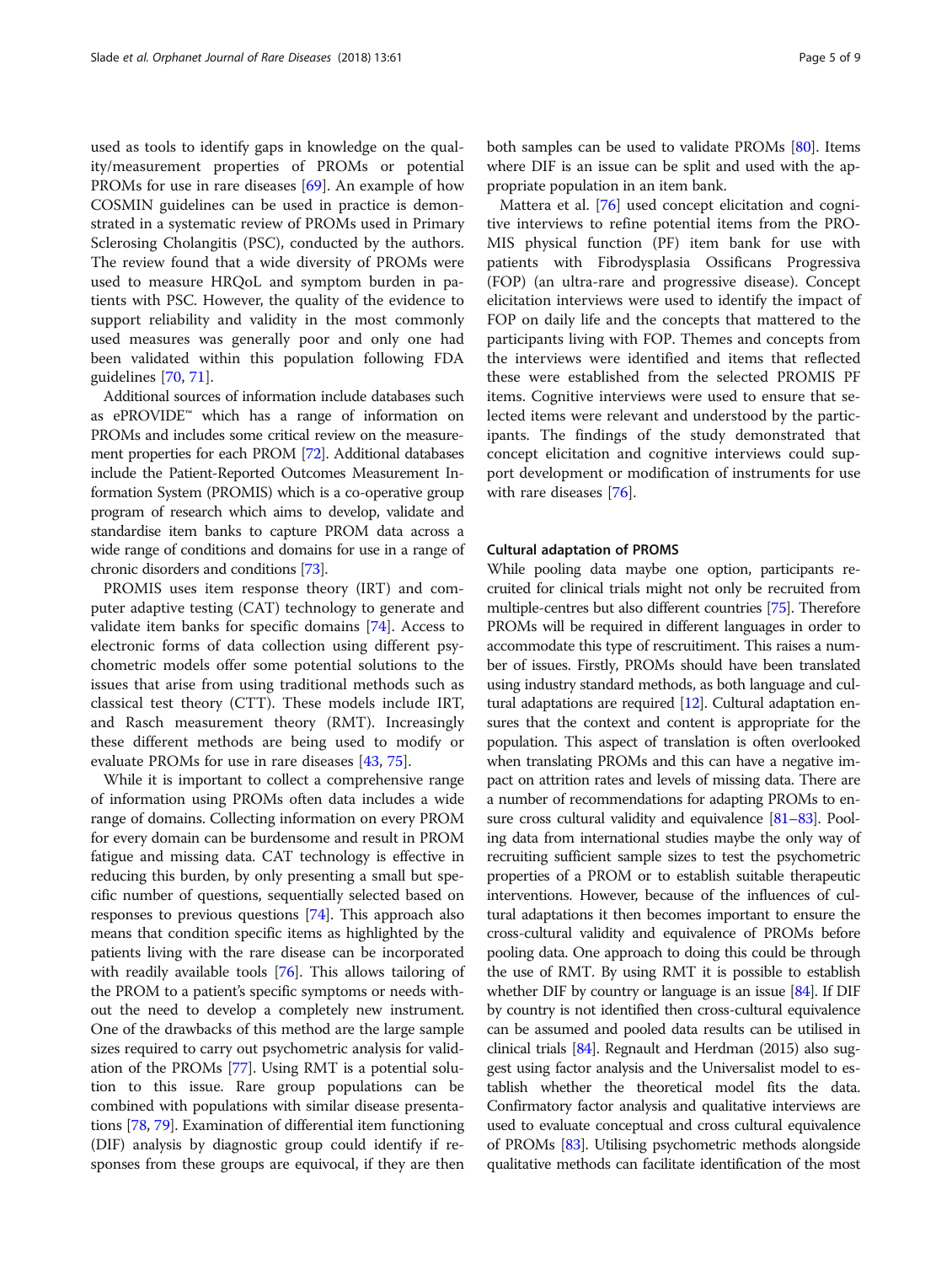appropriate PROMs for use in rare diseases and conditions of interest [[85](#page-8-0)].

# Technological advances and prom data collection

The rapid progression of alternative technologies, increased connectivity and ease of administration has seen the increasing use of electronic PROMs (ePROMs), allowing data to be collected internationally, locally and in real time. It also gives patients the freedom to complete PROMs using an electronic device of their choosing e.g. tablets, smartphones etc. and at a time that is convenient for them [[86](#page-8-0)]. This is particularly important for patients with unstable conditions or high symptom burden who are likely to deteriorate rapidly [\[86](#page-8-0)]. Patients can also opt to complete PROMs prior to clinical visits [\[36\]](#page-7-0). Technological advances also offer alternative and adaptive methods for data collection such as audio options for people with low vision and touch screens that eliminate the need for computer skills [\[36](#page-7-0)]. Wearable technology and Telehealth are used to capture clinical data, allowing patients remote access to expert clinical care without the need for expensive travel. Incorporating PROM data capture in addition to clinical data would allow clinicians to evaluate the health status of patients between clinic appointments and monitor the impact or side effects of drug from therapeutic interventions [[87,](#page-8-0) [88\]](#page-8-0).

PROMs can be integrated into electronic healthcare records and the use of predetermined threshold absolute and change scores can generate an automatic notification that can be provided both to the patient and the clinical team where follow-up is required [[36\]](#page-7-0). Appointments can be changed if patients appear to be deterioriating or postponed if patients appear stable. Thereby improving access to timely health care interventions while reducing patients' health and financial burdens, reducing service costs by utilising health service resources appropriately [[35\]](#page-7-0). The Patient-Centred Outcomes Research Institute (PCORI) have developed a comprehensive guide on how to integrate ePROMS into electronic health records [\[89](#page-8-0)].

This paper has highlighted some of the issues that have been identified in using PROMs in rare diseases, however, they are not insurmountable and we have offered a number of potential solutions. Identifying the issues for people living with rare diseases and ensuring that their views are central to health care and policy is paramount. It is also important to remember that having an appropriate PROM in place does not necessarily mean that data can be collected from all patients. Physical limitations, cognitive impairments and age may prevent some patients from completing the PROM. In these instances, alternate methods such as interviews or observer collected data maybe required to enable completion.

The International Society for Pharmoeconomics and Outcomes Research (ISPOR) has recently published comprehensive guidance on how this can be achieved [[12\]](#page-6-0). There is also an increasing emphasis on integrating quality PROM data into clinical care enabling dialogue between the clinician and patients and facilitating joint decision making around care options. In some respects this is more important for patients with rare diseases, than other long-term conditions as often their voices are in the minority and their clinical options limited. The use of PROMs potentially provides a more complete picture of their experiences and enables better communication with the clinical team.

# Conclusion

Rare diseases can be chronically debilitating or lifethreatening conditions, leading to a significant reduction in QoL for both the patient and their families. Small patient populations and a relative scarcity of medical knowledge and specialists in rare diseases make it challenging to understand the burden of these diseases in patients. The importance of ensuring that the patients voice is central to clinical decision making is key to delivering, evaluating and understanding therapeutic interventions. However, this requires ways of evaluating outcomes that reflect patients needs and concerns as well as clinically driven measures and outcomes. The dearth of valid PROMs for use in many rare conditions and difficulties in validating currently available PROMs makes evaluating effective treatments problematic. Patient input throughout the development of PROMs including qualitative research is essential to ensure that outcomes that matter to people living with rare disease are appropriately captured. Given the large number of rare diseases, small numbers of patients living with each condition and the cost of instrument development, creative and pragmatic solutions to PROM development and use may be necessary, such as the development of item banks and use of CAT. Use of PROMs in rare disease research and clinical practice offers the potential to improve patient care and outcomes.

#### Abbreviations

BCR: Birdshot chorioretinopathy; BD&MSQ: Birdshot disease & medication symptoms questionnaire; CAT: Computer adaptive testing; CHIP: Child health and illness profile; COI: Concept of interest; COMET: Core outcome measures in effectiveness trials; COSMIN: Consensus-based standards for the selection of health measurement instruments; CTT: Classical test theory; DIF: Differential item functioning; EMA: European medicines agency; ePROMS: Electronic PROMs; EQ-5D: EuroQoL-5 dimensions; FD: Fabry disease; FDA: Food and drug administration; FOP: Fibrodysplasia ossificans progressiva; FPHPQ: Fabry-specific paediatric health and pain questionnaire; HRQoL: Health-related quality of life; ICHOM: International consortium for health outcomes measurement; IRT: Item response theory; ISOQOL: International society of quality of life research; ISPOR: International society for pharmoeconomics and outcomes research; ITP: Immune thrombocytopenic purpura; LSDs: Lysosomal storage diseases; NHS: National health service; NIH: National institutes of health; PCOMs: Patient centred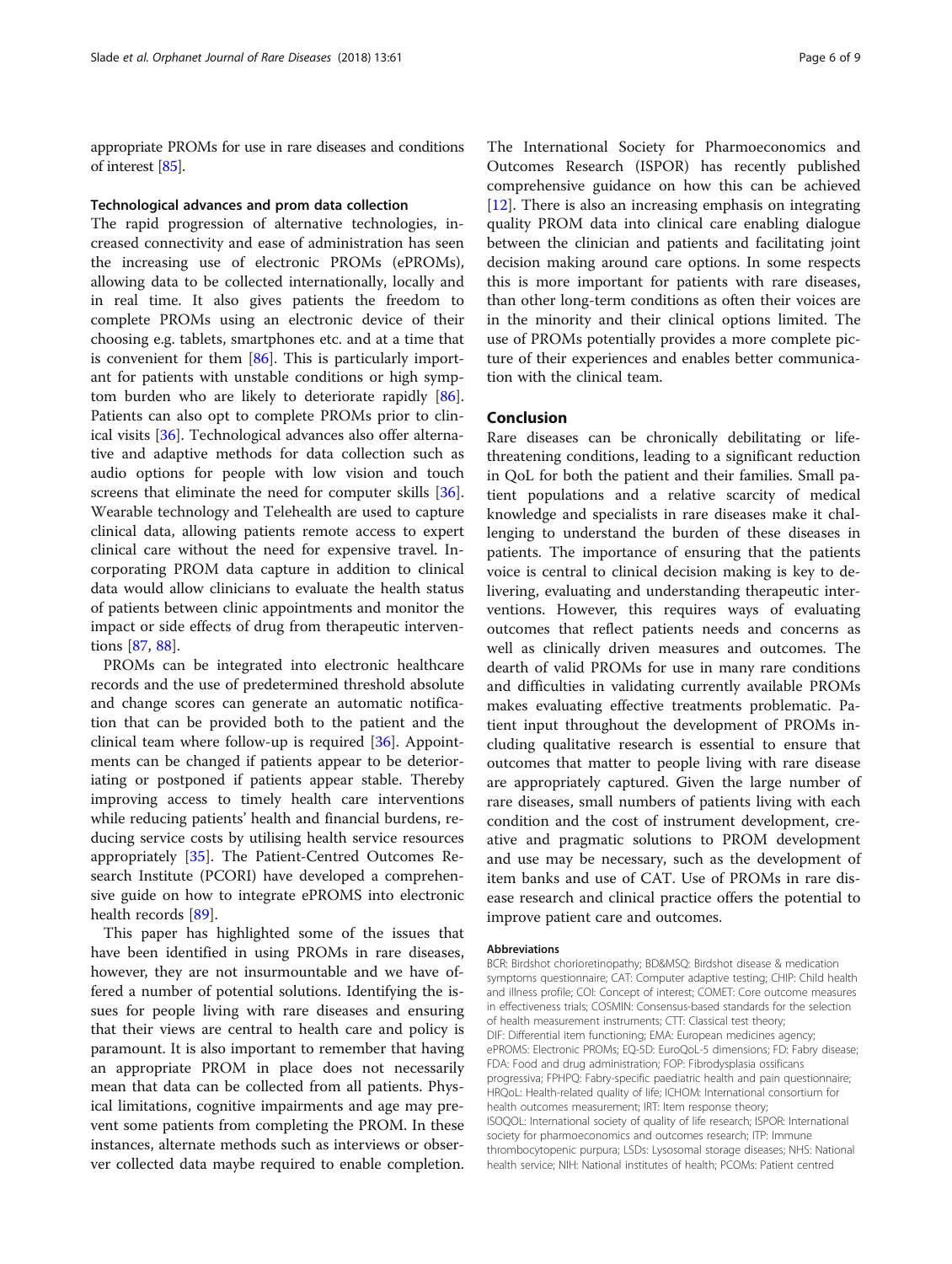<span id="page-6-0"></span>outcome measures; PCORI: patient-centred outcomes research institute; PedsQL: Paediatric quality of life inventory; PKU-QoL: Phenylketonuria quality-of-life questionnaire; PPI: Patient and public involvement; PROMIS: Patient-reported outcomes measurement information system; PROMs: Patient reported outcome measures; PSC: Primary sclerosing cholangitis; QoL: Quality of life; QoL-BCR: Quality of life impact of BCR; Qol-Meds: The QoL impact of BCR medication; RMT: Rasch measurement theory; SF-36: 36-item short form health survey; UK: United Kingdom; US: United States

#### Funding

We received funding for the study from the Metchley Park Medical Society.

# Availability of data and materials

Data sharing not applicable to this article as no datasets were generated or analyzed during the current study.

#### Authors' contributions

AS helped design and and drafted the manuscript, FI designed and helped to draft the manuscript, All authors read, revised and approved the final manuscript.

## Ethics approval and consent to participate

Not applicable.

### Competing interests

The authors declare that they have no competing interests.

### Publisher's Note

Springer Nature remains neutral with regard to jurisdictional claims in published maps and institutional affiliations.

#### Author details

<sup>1</sup> Centre for Patient Reported Outcome Research, College of Medical and Dental Sciences, University of Birmingham Edgbaston, Birmingham B15 2TT, UK. <sup>2</sup>Institute of Applied Health Research, University of Birmingham, Birmingham, UK. <sup>3</sup>University Hospital Birmingham, Birmingham, UK.<br><sup>4</sup>Birmingham Childrops and Womons Hospital Birmingham NHS Eq <sup>4</sup>Birmingham Childrens and Womens Hospital, Birmingham NHS Foundation Trust, Birmingham, UK. <sup>5</sup>Birmingham Health Partners, Birmingham, UK.<br><sup>6</sup>Public Hoalth England, Birmingham, UK. <sup>6</sup>Public Health England, Birmingham, UK.

# Received: 20 November 2017 Accepted: 16 April 2018 Published online: 23 April 2018

# References

- Global Genes. Rare diseases: facts and statistics. [https://globalgenes.org/rare](https://globalgenes.org/rare-diseases-facts-statistics/)[diseases-facts-statistics/.](https://globalgenes.org/rare-diseases-facts-statistics/) Accessed 2 Nov 2017.
- 2. EURORDIS. The voice of rare disease patients in Europe. [https://www.](https://www.eurordis.org/about-eurordis) [eurordis.org/about-eurordis.](https://www.eurordis.org/about-eurordis) Accessed 15 Sept 2017.
- 3. Limb L, Nutt S, Sen A. Experiences of rare diseases: an insight from patients and families: UK RD; 2010. [https://www.raredisease.org.uk/media/1594/rduk](https://www.raredisease.org.uk/media/1594/rduk-family-report.pdf)[family-report.pdf.](https://www.raredisease.org.uk/media/1594/rduk-family-report.pdf) Accessed 9 Sept 2017.
- 4. EMA. Orphan medicines in the EU-leaving no patient behind. 2017. Accessed 8 Jan 2018.
- 5. Johansen H, Dammann B, Andresen I-L, Fagerland MW. Health-related quality of life for children with rare diagnoses, their parents' satisfaction with life and the association between the two. Health Qual Life Outcomes. 2013;11:152.
- 6. Schalet BD, Pilkonis PA, Yu L, Dodds N, Johnston KL, Yount S, Riley W, Cella D. Clinical validity of PROMIS depression, anxiety, and anger across diverse clinical samples. J Clin Epidemiol. 2016;73:119–27.
- 7. Spillmann RC, McConkie-Rosell A, Pena L, Jiang Y-H, Schoch K, Walley N, Sanders C, Sullivan J, Hooper SR, Shashi V. A window into living with an undiagnosed disease: illness narratives from the undiagnosed diseases network. Orphanet J Rare Dis. 2017;12:71.
- 8. EURORDIS. The Voice of 12,000 Patients: Experiences and Expectations of Rare Disease Patients on Diagnosis and Care in Europe: EURORDIS Rare Diseases Europe; 2009. [https://www.eurordis.org/IMG/pdf/voice\\_12000\\_](https://www.eurordis.org/IMG/pdf/voice_12000_patients/EURORDISCARE_FULLBOOKr.pdf) [patients/EURORDISCARE\\_FULLBOOKr.pdf.](https://www.eurordis.org/IMG/pdf/voice_12000_patients/EURORDISCARE_FULLBOOKr.pdf) Accessed 9 Sept 2017
- Angelis A, Tordrup D, Kanavos P. Socio-economic burden of rare diseases: a systematic review of cost of illness evidence. Health Policy. 2015;119:964–79.
- 10. Silibello G, Vizziello P, Gallucci M, Selicorni A, Milani D, Ajmone PF, Rigamonti C, De Stefano S, Bedeschi MF, Lalatta F. Daily life changes and

adaptations investigated in 154 families with a child suffering from a rare disability at a public Centre for rare diseases in northern Italy. Ital J Pediatr. 2016;42:76.

- 11. Dellve L, Samuelsson L, Tallborn A, Fasth A, Hallberg LR. Stress and wellbeing among parents of children with rare diseases: a prospective intervention study. J Adv Nurs. 2006;53:392–402.
- 12. Benjamin K, Vernon MK, Patrick DL, Perfetto E, Nestler-Parr S, Burke L. Patient-Reported Outcome and Observer-reported outcome assessment in rare disease clinical trials - emerging good practices: an ISPOR COA emerging good practices report. Value Health. 2017;7:838–55.
- 13. Sabino G, Mills A, Jonker A, Lau LPL, Aartsma-Rus A, Arora J, Calvert M, Cano SJ, Denegri S, Hass S et al. Patient-centered outcome measures in the field of rare Diseases 2016. [http://www.irdirc.org/wp-content/uploads/2017/12/](http://www.irdirc.org/wp-content/uploads/2017/12/PCOM_Post-Workshop_Report_Final.pdf) [PCOM\\_Post-Workshop\\_Report\\_Final.pdf.](http://www.irdirc.org/wp-content/uploads/2017/12/PCOM_Post-Workshop_Report_Final.pdf) Accessed 2 Sept 2017.
- 14. Rotenstein LS, Huckman RS, Wagle NW. Making patients and doctors happier — the potential of patient-reported outcomes. N Engl J Med. 2017;377:1309–12.
- 15. FDA. Guidance for industry. Patient-Reported Outcome Measures: Use in Medical Product Development to Support Labeling Claims. US Department of Health and Human Services. 2009. [http://www.fda.gov/downloads/Drugs/](http://www.fda.gov/downloads/Drugs/GuidanceComplianceRegulatoryInformation/Guidances/UCM193282.pdf) [GuidanceComplianceRegulatoryInformation/Guidances/UCM193282.pdf.](http://www.fda.gov/downloads/Drugs/GuidanceComplianceRegulatoryInformation/Guidances/UCM193282.pdf) Accessed 7 Nov 2017.
- 16. Howell D, Molloy S, Wilkinson K, Green E, Orchard K, Wang K, Liberty J. Patient-reported outcomes in routine cancer clinical practice: a scoping review of use, impact on health outcomes, and implementation factors. Ann Oncol. 2015;26:1846–58.
- 17. Streiner DL, Norman GR. Health measurement scales: a practical guide to their development and use, 4th edn. Oxford: Oxford University Press; 2008.
- 18. Hendriksz CJ, Lavery C, Coker M, Ucar SK, Jain M, Bell L, Lampe C. Burden of disease in patients with Morquio a syndrome: results from an international patient-reported outcomes survey. Orphanet J Rare Dis. 2014;9:32.
- 19. Patrick DL, Burke LB, Powers JH, Scott JA, Rock EP, Dawisha S, O'Neill R, Kennedy DL. Patient-reported outcomes to support medical product labeling claims: FDA perspective. Value Health. 2007;10:S125–S37.
- 20. Basch E, Geoghegan C, Coons S, et al. Patient-reported outcomes in cancer drug development and US regulatory review: perspectives from industry, the food and drug administration, and the patient. JAMA Oncol. 2015;1:375–9.
- 21. EMA. Appendix 2 to the guideline on the evaluation of anticancer medicinal products in man. The use of patient-reported outcome (PRO) measures in oncology studies: EMA; 2016. [http://www.ema.europa.eu/docs/en\\_GB/](http://www.ema.europa.eu/docs/en_GB/document_library/Other/2016/04/WC500205159.pdf) [document\\_library/Other/2016/04/WC500205159.pdf.](http://www.ema.europa.eu/docs/en_GB/document_library/Other/2016/04/WC500205159.pdf) Accessed 29 Jan 2018
- 22. EMA. Reflection Paper on the use of patient reported outcome (PRO) measures in oncology studies: European Medicines Agency CfMPfHUC; 2014. [http://www.ema.europa.eu/docs/en\\_GB/document\\_library/Scientific\\_](http://www.ema.europa.eu/docs/en_GB/document_library/Scientific_guideline/2014/06/WC500168852.pdf) [guideline/2014/06/WC500168852.pdf](http://www.ema.europa.eu/docs/en_GB/document_library/Scientific_guideline/2014/06/WC500168852.pdf). Accessed 8 Jan 2018
- 23. Calvert M, Kyte D, Duffy H, Gheorghe A, Mercieca-Bebber R, Ives J, Draper H, Brundage M, Blazeby J, King M. Patient-reported outcome (PRO) assessment in clinical trials: a systematic review of guidance for trial protocol writers. PLoS One. 2014;9:e110216.
- 24. Deshpande PR, Rajan S, Sudeepthi BL, Abdul Nazir CP. Patient-reported outcomes: a new era in clinical research. Perspect Clin Res. 2011;2:137–44.
- 25. Cohen JS, Biesecker BB. Quality of life in rare genetic conditions: a systematic review of the literature. Am J Med Genet A. 2010;152A:1136–56.
- 26. Varni JW, Seid M, Rode CA. The PedsQL: measurement model for the pediatric quality of life inventory. Med Care. 1999;37:126–39.
- 27. Ravens-Sieberer U, Herdman M, Devine J, Otto C, Bullinger M, Rose M, Klasen F. The European KIDSCREEN approach to measure quality of life and well-being in children: development, current application, and future advances. Qual Life Res. 2014;23:791–803.
- 28. Bosch AM, Burlina A, Cunningham A, Bettiol E, Moreau-Stucker F, Koledova E, Benmedjahed K, Regnault A. Assessment of the impact of phenylketonuria and its treatment on quality of life of patients and parents from seven European countries. Orphanet J Rare Dis. 2015;10:80.
- 29. Regnault A, Burlina A, Cunningham A, Bettiol E, Moreau-Stucker F, Benmedjahed K, Bosch AM. Development and psychometric validation of measures to assess the impact of phenylketonuria and its dietary treatment on patients' and parents' quality of life: the phenylketonuria – quality of life (PKU-QOL) questionnaires. Orphanet J Rare Dis. 2015;10:59.
- 30. Barry JA, Folkard A, Denniston AK, Moran E, Ayliffe W. Development and validation of quality-of-life questionnaires for birdshot Chorioretinopathy. Ophthalmology. 2014;121:1488–9. e2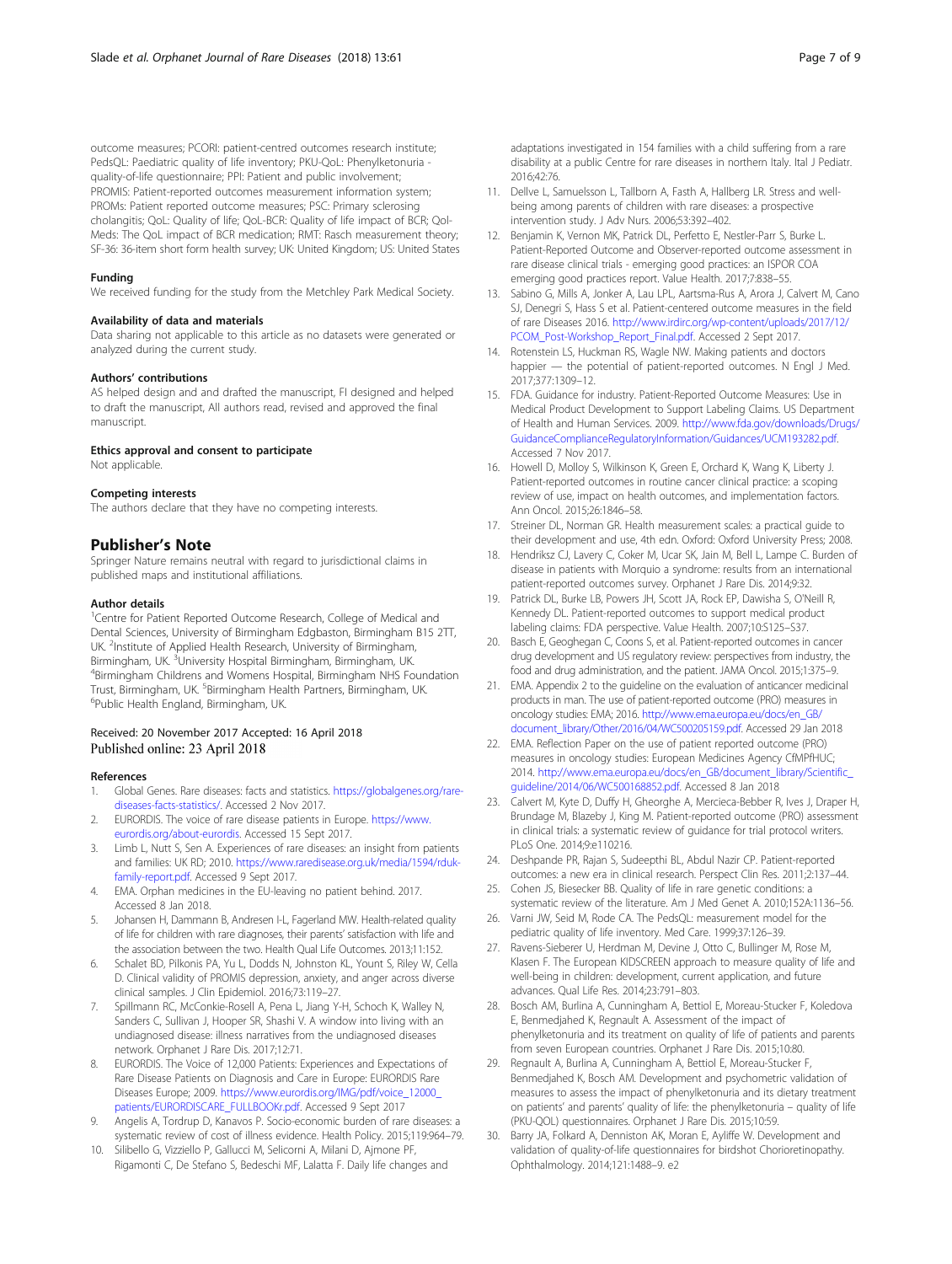- <span id="page-7-0"></span>31. Zhang H, Wang L, Quan M, Huang J, Wu P, Lu Q, Fang Y. Health-related quality of life in children with chronic immune thrombocytopenia in China. Health Qual Life Outcomes. 2016;14:45.
- 32. Ramaswami U, Stull DE, Parini R, Pintos-Morell G, Whybra C, Kalkum G, Rohrbach M, Raluy-Callado M, Beck M, Chen W-H, et al. Measuring patient experiences in Fabry disease: validation of the Fabry-specific pediatric health and pain questionnaire (FPHPQ). Health Qual Life Outcomes. 2012;10:116.
- 33. International Rare Diseases Consortium (IRDiRC). Patient-centred outcome measures initiatives in the field of rare diseases 2016. [http://www.irdirc.org/](http://www.irdirc.org/wp-content/uploads/2016/03/PCOM_Post-Workshop_Report_Final.pdf) [wp-content/uploads/2016/03/PCOM\\_Post-Workshop\\_Report\\_Final.pdf.](http://www.irdirc.org/wp-content/uploads/2016/03/PCOM_Post-Workshop_Report_Final.pdf) Accessed 7 Nov 2017.
- 34. Arends M, Hollak CEM, Biegstraaten M. Quality of life in patients with Fabry disease: a systematic review of the literature. Orphanet J Rare Dis. 2015;10:77.
- 35. Hjollund INH, Larsen PL, Biering K, Johnsen PS, Riiskjær E, Schougaard ML. Use of patient-reported outcome (PRO) measures at group and patient levels: experiences from the generic integrated PRO system, WestChronic. Interact J Med Res. 2014;3:e5.
- 36. Jensen RE, Rothrock NE, DeWitt EM, Spiegel B, Tucker CA, Crane HM, Forrest CB, Patrick DL, Fredericksen R, Shulman LM, et al. The role of technical advances in the adoption and integration of patient-reported outcomes in clinical care. Med Care. 2015;53:153–9.
- 37. Basch E, Deal AM, Kris MG, Scher HI, Hudis CA, Sabbatini P, Rogak L, Bennett AV, Dueck AC, Atkinson TM, et al. Symptom monitoring with patientreported outcomes during routine Cancer treatment: a randomized controlled trial. J Clin Oncol. 2016;34:557–65.
- 38. Snyder CF, Aaronson NK. Use of patient-reported outcomes in clinical practice. Lancet. 2009;374:369–70.
- 39. Luckett T, Butow PN, King MT. Improving patient outcomes through the routine use of patient-reported data in cancer clinics: future directions. Psychooncology. 2009;18:1129–38.
- 40. Basch E, Jia X, Heller G, Barz A, Sit L, Fruscione M, Appawu M, Iasonos A, Atkinson T, Goldfarb S, et al. Adverse symptom event reporting by patients vs clinicians: relationships with clinical outcomes. J Natl Cancer Inst. 2009; 101:1624–32.
- 41. Trotti A, Colevas AD, Setser A, Basch E. Patient-reported outcomes and the evolution of adverse event reporting in oncology. J Clin Oncol. 2007;25:5121–7.
- 42. Trujillano D, Oprea GE, Schmitz Y, Bertoli-Avella AM, Abou Jamra R, Rolfs A. A comprehensive global genotype–phenotype database for rare diseases. Mol Genet Genomic Med. 2017;5:66–75.
- 43. Morel T, Cano SJ. Measuring what matters to rare disease patients reflections on the work by the IRDiRC taskforce on patient-centered outcome measures. Orphanet J Rare Dis. 2017;12:171.
- 44. patientslikeme. The value of Openess. [http://blog.patientslikeme.com/2007/](http://blog.patientslikeme.com/2007/12/13/the-value-of-openness/) [12/13/the-value-of-openness/](http://blog.patientslikeme.com/2007/12/13/the-value-of-openness/). Accessed 13 Nov 2017.
- 45. Newman SC, Bland RC, Orn H. A comparison of methods of scoring the general health questionnaire. Compr Psychiatry. 1988;29:402–8.
- 46. NIHR. INVOLVE. [http://www.invo.org.uk/.](http://www.invo.org.uk/) Accessed 5 Sept 2017.
- 47. Basch E, Bennett AV. Patient-reported outcomes in clinical trials of rare diseases. J Gen Intern Med. 2014;29:801–3.
- 48. Mesa RA, Schwager S, Radia D, Cheville A, Hussein K, Niblack J, Pardanani AD, Steensma DP, Litzow MR, Rivera CE, et al. The myelofibrosis symptom assessment form (MFSAF): an evidence-based brief inventory to measure quality of life and symptomatic response to treatment in myelofibrosis. Leuk Res. 2009;33:1199–203.
- 49. Verstovsek S, Mesa RA, Gotlib J, Levy RS, Gupta V, DiPersio JF, Catalano JV, Deininger M, Miller C, Silver RT, et al. A double-blind placebo-controlled trial of Ruxolitinib for myelofibrosis. N Engl J Med. 2012;366:799–807.
- 50. Mesa RA, Kantarjian H, Tefferi A, Dueck A, Levy R, Vaddi K, Erickson-Viitanen S, Thomas DA, Cortes J, Borthakur G, et al. Evaluating the serial use of the myelofibrosis symptom assessment form for measuring symptomatic improvement. Cancer. 2011;117:4869–77.
- 51. Rodwell C, Ayme S. 2014 Report on the state of the art of rare disease activities in Europe. Scientific Secretariat of the European Union Committee of Experts on Rare Diseases (EUCERD) 2014. [http://www.eucerd.eu/upload/](http://www.eucerd.eu/upload/file/Reports/2014ReportStateofArtRDActivities.pdf) [file/Reports/2014ReportStateofArtRDActivities.pdf](http://www.eucerd.eu/upload/file/Reports/2014ReportStateofArtRDActivities.pdf). Accessed 13 Nov 2017.
- 52. Gliklich RE, Dreyer NA, Leavy MB. Registries for evaluating patient outcomes: a user's guide <https://www.ncbi.nlm.nih.gov/books/NBK208609/>. Accessed 14 Sept 2017.
- 53. Renal Association. How to routinely collect data on patient reported outcomes and experience measures in renal registries in Europe: an expert consensus meeting. [https://www.renalreg.org/documents/how-to-routinely-collect-data-](https://www.renalreg.org/documents/how-to-routinely-collect-data-on-patient-reported-outcome-and-experience-measures-in-renal-registries-in-europe-an-expert-consensus-meeting)

[on-patient-reported-outcome-and-experience-measures-in-renal-registries-in](https://www.renalreg.org/documents/how-to-routinely-collect-data-on-patient-reported-outcome-and-experience-measures-in-renal-registries-in-europe-an-expert-consensus-meeting)[europe-an-expert-consensus-meeting/.](https://www.renalreg.org/documents/how-to-routinely-collect-data-on-patient-reported-outcome-and-experience-measures-in-renal-registries-in-europe-an-expert-consensus-meeting) Accessed 29 Sept 2017.

- 54. Orphanet. Rare Disease Registries in Europe. Research IFNIfHaM. 2017. [http://www.orpha.net/orphacom/cahiers/docs/GB/Registries.pdf.](http://www.orpha.net/orphacom/cahiers/docs/GB/Registries.pdf) Accessed 11 Nov 2017.
- 55. Cystic Fibrosis Trust. UK CF Registry. [https://www.cysticfibrosis.org.uk/the](https://www.cysticfibrosis.org.uk/the-work-we-do/uk-cf-registry)[work-we-do/uk-cf-registry.](https://www.cysticfibrosis.org.uk/the-work-we-do/uk-cf-registry) Accessed 15 Sept 2017.
- 56. Cystic Fibrosis Foundation. Cystic Fibrosis Foundation Registry. [https://www.cff.](https://www.cff.org/Research/Researcher-Resources/Patient-Registry/) [org/Research/Researcher-Resources/Patient-Registry/.](https://www.cff.org/Research/Researcher-Resources/Patient-Registry/) Accessed 15 Nov 2016.
- 57. Fabry Registry. Fabry Registry: Creating knowledge on Fabry disease. [https://](https://www.fabrazyme.com/healthcare/Resources/Fabry-Registry.aspx) [www.fabrazyme.com/healthcare/Resources/Fabry-Registry.aspx](https://www.fabrazyme.com/healthcare/Resources/Fabry-Registry.aspx). Accessed 11 Sept 2017.
- 58. Pompe Community. Pompe Registry. [https://www.pompe-disease.eu/en.](https://www.pompe-disease.eu/en) Accessed 19 Sept 2017.
- 59. Gaucher Care. The Gaucher Registry. [https://www.gaucher-disease.eu/en/](https://www.gaucher-disease.eu/en/hcp/resources/gaucher-registry#) [hcp/resources/gaucher-registry#](https://www.gaucher-disease.eu/en/hcp/resources/gaucher-registry#). Accessed 11 Sept 2017.
- 60. Devlin NJ, Parkin D, Browne J. Patient-reported outcome measures in the NHS: new methods for analysing and reporting EQ-5D data. Health Econ. 2010;19:886–905.
- 61. Black N. Patient reported outcome measures could help transform healthcare. BMJ. 2013;346:f167.
- 62. Calvert M, Thwaites R, Kyte D, Devlin N. Putting patient-reported outcomes on the 'Big data road Map'. J R Soc Med. 2015;108:299–303.
- 63. Kyte D, Cockwell P, Lencioni M, Skrybant M, von Hildebrand M, Price G, Squire K, Webb S, Brookes O, Fanning H, et al. Reflections on the national patient-reported outcome measures (PROMs) programme: where do we go from here? J R Soc Med. 2016;109(12):441–5.
- 64. Frosch DL. Patient-reported outcomes as a measure of healthcare quality. J Gen Intern Med. 2015;30:1383–4.
- 65. ICHOM. [http://www.ichom.org/](http://www.ichom.org). Accessed.
- 66. OMERACT. OMERACT resources. <https://omeract.org/resources>. Accessed Dec 2017.
- 67. Prinsen CA, Vohra S, Rose MR, Boers M, Tugwell P, Clarke M, Williamson PR, Terwee CB. How to select outcome measurement instruments for outcomes included in a "Core outcome set" - a practical guideline. Trials. 2016;17:449.
- 68. Terwee CB, Mokkink LB, Knol DL, Ostelo RWJG, Bouter LM, de Vet HCW. Rating the methodological quality in systematic reviews of studies on measurement properties: a scoring system for the COSMIN checklist. Qual Life Res. 2012;21:651–7.
- 69. Mokkink LB, Terwee CB, Knol DL, Stratford PW, Alonso J, Patrick DL, Bouter LM, De Vet HCW. The COSMIN checklist for evaluating the methodological quality of studies on measurement properties: a clarification of its content. BMC Med Res Methodol. 2010;10:22.
- 70. Isa F, Turner G, Kyte D, Slade A, Pankhurst T, Kerecuk L, Keeley T, Ferguson J, Calvert M. Patient reported outcome measures used in patients with primary sclerosing cholangistis: systematic review. Copenhagen: ISOQOL; 2016.
- 71. Younossi ZM, Afendy A, Stepanova M, Racila A, Nader F, Gomel R, Safer R, Lenderking WR, Skalicky A, Kleinman L, Myers RP, Subramanian GM, McHutchison JG, Levy C, Bowlus CL, Kowdley K, Muir AJ. Development and Validation of a Primary Sclerosing Cholangitis-Specific Patient-Reported Outcomes Instrument: The PSC PRO. Hepatology. 2018. Accepted Author Manuscript. <https://doi.org/10.1002/hep.29664>.
- 72. Mapi Research Trust. ePROVIDE Online Support in Clinical Outcome Assessments. [https://eprovide.mapi-trust.org/search?form\[searchText\]=](https://eprovide.mapi-trust.org/search?form%5bsearchText%5d=&form%5bezxform_token%5d=vm5mY6mwXBfdtdI8lIZbV5vT3P8YndbDBnIiXAa3gLI) [&form\[ezxform\\_token\]=vm5mY6mwXBfdtdI8lIZbV5vT3P8YndbDBnIiXAa3gLI](https://eprovide.mapi-trust.org/search?form%5bsearchText%5d=&form%5bezxform_token%5d=vm5mY6mwXBfdtdI8lIZbV5vT3P8YndbDBnIiXAa3gLI). Accessed 15 Sept 2017.
- 73. Cella D, Yount S, Rothrock N, Gershon R, Cook K, Reeve B, Ader D, Fries JF, Bruce B, Rose M. The patient-reported outcomes measurement information system (PROMIS): progress of an NIH roadmap cooperative group during its first two years. Med Care. 2007;45:S3–S11.
- 74. Bevans M, Ross A, Cella D. Patient-reported outcomes measurement information system (PROMIS(®)): efficient, standardized tools to measure selfreported health and quality of life. Nurs Outlook. 2014;62:339–45.
- 75. van der Beek NAME, Hagemans MLC, van der Ploeg AT, van Doorn PA, Merkies ISJ. The Rasch-built Pompe-specific activity (R-PAct) scale. Neuromuscul Disord. 2013;23:256–64.
- 76. Mattera MS, Kaplan FS, Pignolo RJ, Grogan D, Revicki DA. Patient-reported physical function outcome measure for adults with Fibrodysplasia Ossificans Progressiva: intelligent test design based on Promis item banks. Value Health. 2015;18:A165.